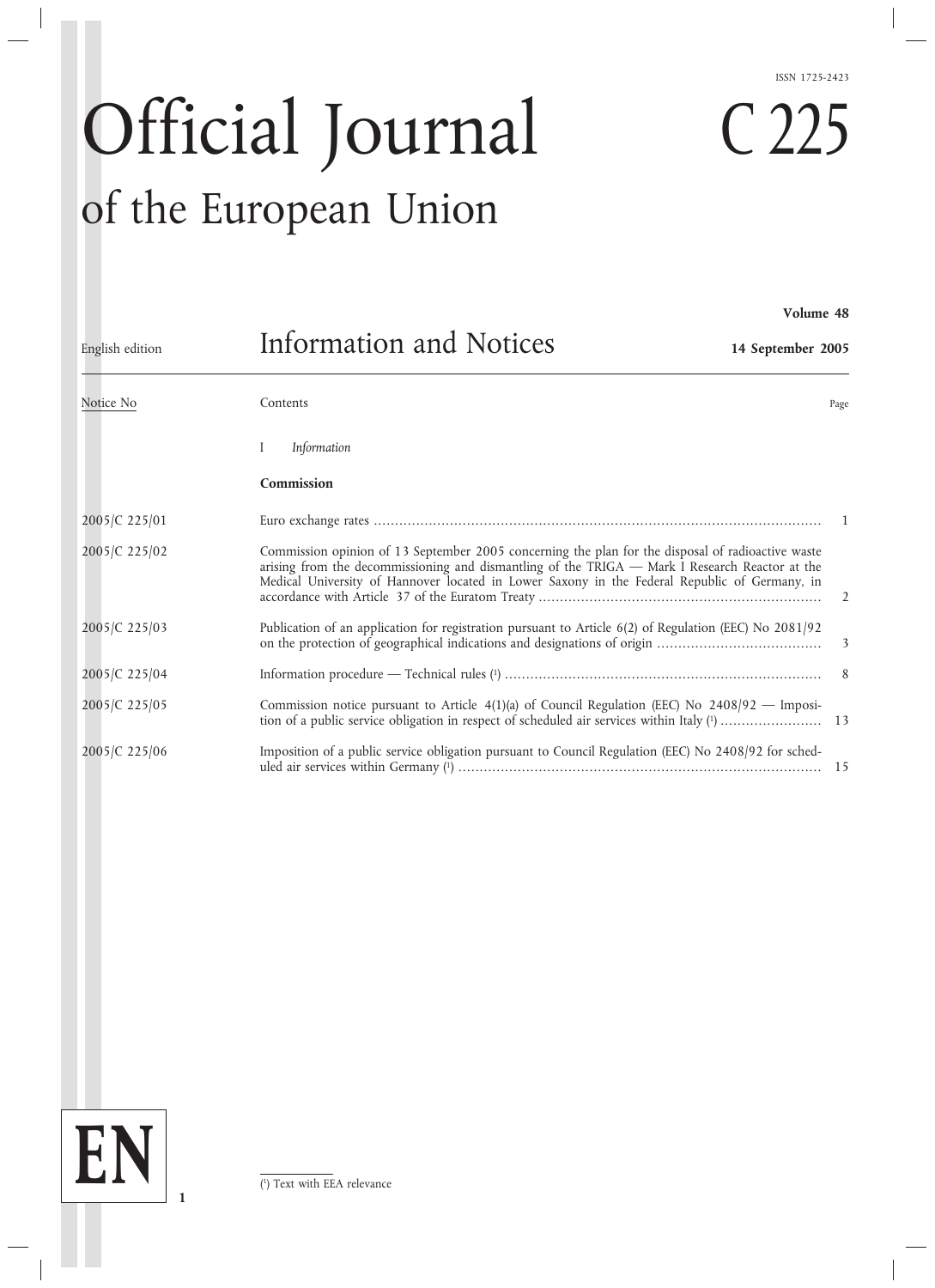# I

*(Information)*

# **COMMISSION**

#### **Euro exchange rates** ( 1 )

# **13 September 2005**

(2005/C 225/01)

#### **1 euro** =

|            | Currency         | Exchange rate |            | Currency              | Exchange rate |
|------------|------------------|---------------|------------|-----------------------|---------------|
| <b>USD</b> | US dollar        | 1,2276        | <b>SIT</b> | Slovenian tolar       | 239,43        |
| JPY        | Japanese yen     | 136,17        | <b>SKK</b> | Slovak koruna         | 38,510        |
| <b>DKK</b> | Danish krone     | 7,4562        | <b>TRY</b> | Turkish lira          | 1,6400        |
| <b>GBP</b> | Pound sterling   | 0,67410       | <b>AUD</b> | Australian dollar     | 1,5988        |
| <b>SEK</b> | Swedish krona    | 9,3090        | CAD        | Canadian dollar       | 1,4552        |
| <b>CHF</b> | Swiss franc      | 1,5474        | <b>HKD</b> | Hong Kong dollar      | 9,5288        |
| <b>ISK</b> | Iceland króna    | 76,48         | <b>NZD</b> | New Zealand dollar    | 1,7483        |
| <b>NOK</b> | Norwegian krone  | 7,8210        | SGD        | Singapore dollar      | 2,0638        |
| <b>BGN</b> | Bulgarian lev    | 1,9558        | <b>KRW</b> | South Korean won      | 1 259,52      |
| <b>CYP</b> | Cyprus pound     | 0,5729        |            |                       |               |
| <b>CZK</b> | Czech koruna     | 29,310        | ZAR        | South African rand    | 7,8444        |
| EEK        | Estonian kroon   | 15,6466       | <b>CNY</b> | Chinese yuan renminbi | 9,9362        |
| <b>HUF</b> | Hungarian forint | 245,55        | <b>HRK</b> | Croatian kuna         | 7,4300        |
| <b>LTL</b> | Lithuanian litas | 3,4528        | <b>IDR</b> | Indonesian rupiah     | 12 368,07     |
| <b>LVL</b> | Latvian lats     | 0,6961        | <b>MYR</b> | Malaysian ringgit     | 4,627         |
| <b>MTL</b> | Maltese lira     | 0,4293        | PHP        | Philippine peso       | 68,654        |
| <b>PLN</b> | Polish zloty     | 3,9383        | <b>RUB</b> | Russian rouble        | 34,8490       |
| <b>RON</b> | Romanian leu     | 3,4905        | <b>THB</b> | Thai baht             | 50,293        |

<sup>(</sup> 1 ) *Source:* reference exchange rate published by the ECB.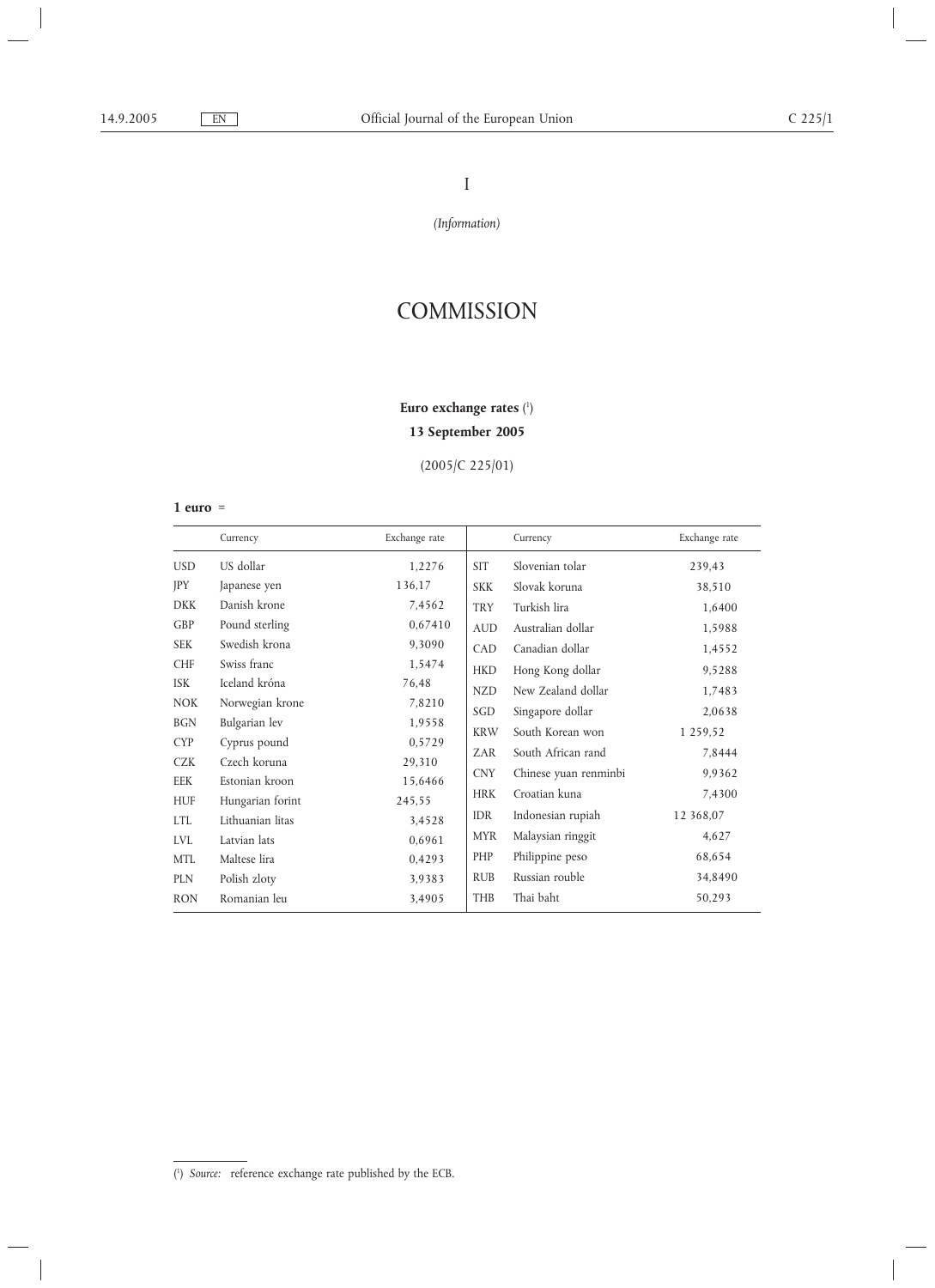#### **COMMISSION OPINION**

#### **of 13 September 2005**

**concerning the plan for the disposal of radioactive waste arising from the decommissioning and dismantling of the TRIGA — Mark I Research Reactor at the Medical University of Hannover located in Lower Saxony in the Federal Republic of Germany, in accordance with Article 37 of the Euratom Treaty**

#### (2005/C 225/02)

#### **(Only the German text is authentic)**

On 11 January 2005, the European Commission received from the Government of the Federal Republic of Germany, in accordance with Article 37 of the Euratom Treaty, General Data relating to the plan for the disposal of radioactive waste arising from the decommissioning and dismantling of the TRIGA — Mark I Research Reactor at the Medical University of Hannover.

On the basis of these data and the additional information requested by the Commission on 22 April 2005 and provided by the German Government on 27 May 2005, and following consultation with the Group of Experts, the Commission has drawn up the following opinion:

- 1. The distance between the plant and the nearest point of another Member State, in this case the Netherlands is approximately 180 km.
- 2. During normal decommissioning operation, discharges of liquid and gaseous effluents will not cause an exposure of the population in other Member States that is significant from the point of view of health.
- 3. Solid radioactive waste arising from the dismantling operations will be transferred to the regional collection facility at the Jülich Research Centre for treatment and interim storage. Non-radioactive solid waste and materials in compliance with clearance levels will be released from regulatory control for disposal as conventional waste or for recycling or reuse. This will be done in compliance with the criteria laid down in the Basic Safety Standards (Directive 96/29/Euratom).
- 4. In the event of unplanned discharges of radioactive waste, which may follow an accident of the type and magnitude considered in the General Data, the doses likely to be received by the population in other Member States would not be significant from the point of view of health.

In conclusion, the Commission is of the opinion that the implementation of the plan for the disposal of radioactive waste in whatever form arising from the decommissioning and dismantling of the TRIGA — Mark I Research Reactor at the Medical University of Hannover located in Lower Saxony in the Federal Republic of Germany, both in normal operation and in the event of an accident of the type and magnitude considered in the General Data, is not liable to result in radioactive contamination, significant from the point of view of health, of the water, soil or airspace of another Member State.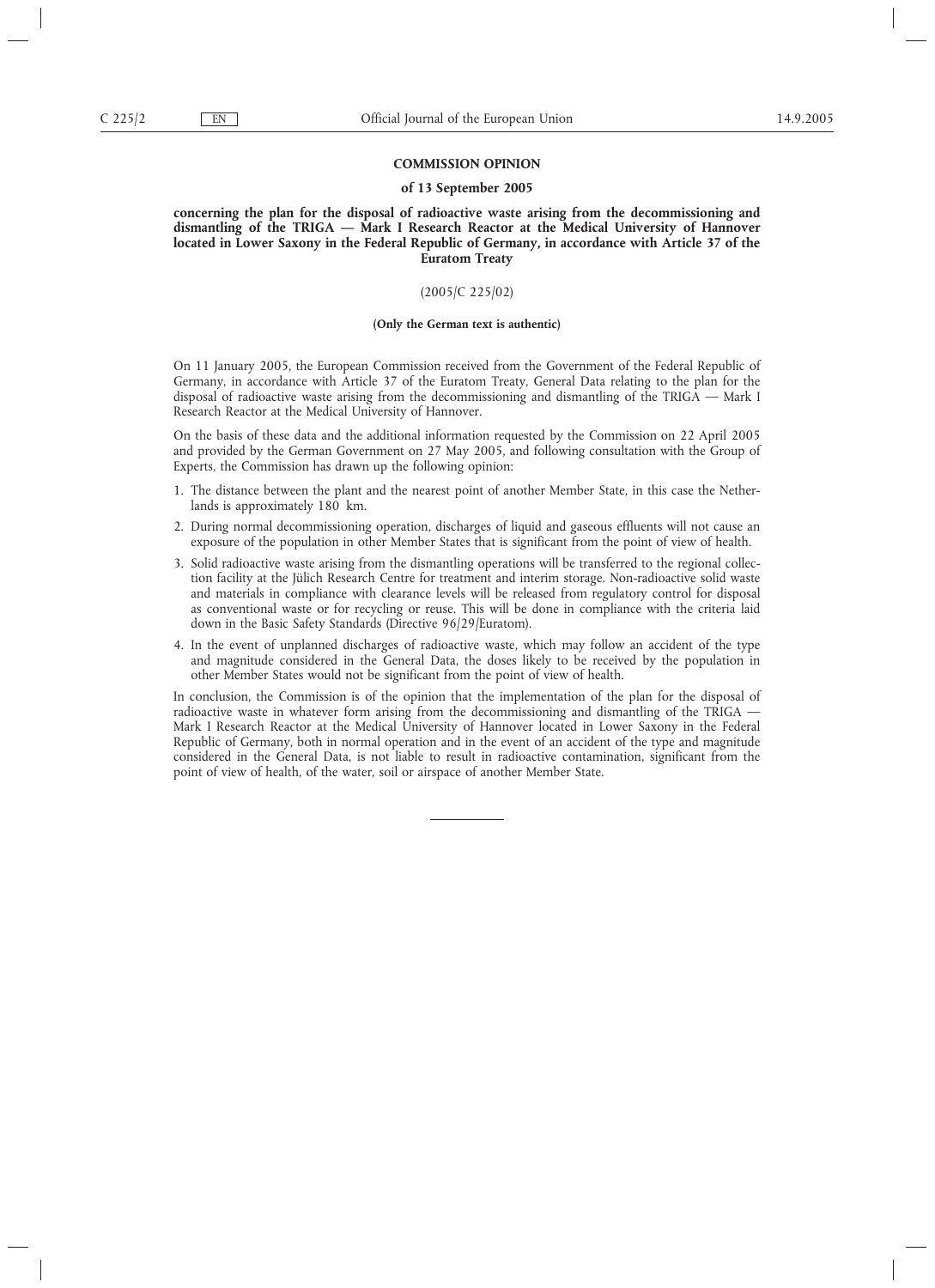# **Publication of an application for registration pursuant to Article 6(2) of Regulation (EEC) No 2081/92 on the protection of geographical indications and designations of origin**

# (2005/C 225/03)

This publication confers the right to object to the application pursuant to Articles 7 and 12d of the abovementioned Regulation. Any objection to this application must be submitted via the competent authority in a Member State, in a WTO member country or in a third country recognized in accordance with Article 12(3) within a time limit of six months from the date of this publication. The arguments for publication are set out below, in particular under 4.6, and are considered to justify the application within the meaning of Regulation (EEC) No 2081/92.

# SUMMARY

#### **COUNCIL REGULATION (EEC) No 2081/92**

#### **'HUILE D'OLIVE DE NIMES'**

#### **EC No: FR/00441/18.11.2004**

# **PDO (X) PGI ( )**

This summary has been drawn up for information purposes only. For full details, in particular the producers of products covered by the PDO or PGI concerned, please consult the complete version of the product specification obtainable at national level or from the European Commission (1 ).

1. *Responsible department in the Member State*

| Name:    | Institut National des Appellations d'Origine                                              |  |  |  |  |
|----------|-------------------------------------------------------------------------------------------|--|--|--|--|
| Address: | 138, Champs Elysées, F-75008 Paris<br>As of 1 January 2005: 51 rue d'Anjou, F-75008 Paris |  |  |  |  |
| Tel:     | 01 53 89 80 00                                                                            |  |  |  |  |
| Fax:     | 01 42 25 57 97                                                                            |  |  |  |  |

- 2. *Applicant*
- 2.1 Name: Syndicat des Oléiculteurs du Gard et Environs pour la Défense et la Promotion des Appellations d'Origine Contrôlées Huile d'Olive de Nîmes et Olive de Nîmes.
- 2. Address: Mas des Abeilles, F-30000 Nîmes
	- Tel.: 04 66 04 50 34
	- Fax: 04 66 04 50 31
- 2.3 Composition: producers/processors (X) other ()
- 3. *Type of product*

Class 1.5 Olive oil

4. *Specification*

(Summary of requirements under Article 4(2))

<sup>(</sup> 1 ) European Commission, Directorate-General for Agriculture, Agricultural product quality policy, B-1049 Brussels.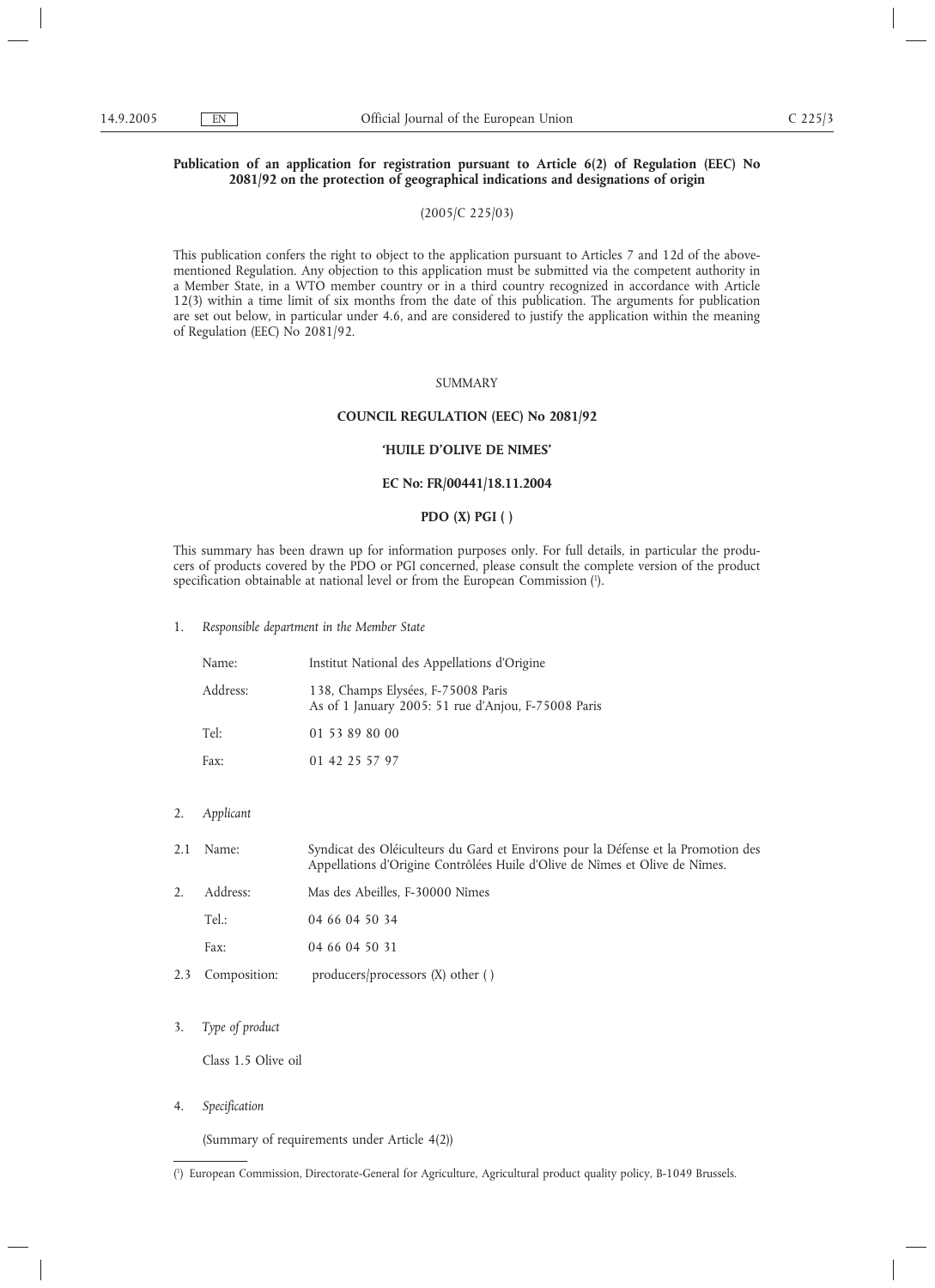4.1 Name:

'Huile d'olive de Nîmes'

#### 4.2 Description:

The Picholine variety predominates in 'Huile d'olive de Nîmes', giving it a strong flavour, sometimes with a hint of bitterness. It is perfumed with scents of artichoke and green vegetable. Those green vegetable scents become echoes of garrigue and red fruit in the mouth.

It is green in colour, sometimes with hints of yellow.

4.3 Geographical area:

The production area of 'Huile d'olive de Nîmes' comprises 183 municipalities in the Gard department and 40 in the Hérault department. The full list of municipalities can be found in the product specification.

The geographical area is characterised by hills and slopes, generally lower than 350 metres in altitude; the land is largely made up of Tertiary molasse, Cretaceous limestone and limestone clay, and alluvial terraces.

The climate is Mediterranean, affected by the mistral.

4.4 Proof of origin:

Olive oil may not be marketed under the protected designation of origin 'Huile d'olive de Nîmes' unless an approval certificate has been issued by the *Institut national des appellations d'origine* pursuant to the requirements set out in national legislation on the approval of olive products which benefit from a protected designation of origin.

Every part of the production process of the raw material and the preparation of the olive oil must take place within the defined geographical area.

In terms of production of the raw material, the procedure requires:

- the land parcel to be identified from the list of land parcels that are suitable for production of 'Huile d'olive de Nîmes', that abide by the criteria for planting olive trees and the production requirements;
- a harvest declaration to be made annually by the olive-grower, declaring the surface under production, the amount of olives produced in compliance with the specified yield, and the destination of the olives (oil-mill, processing area).

In terms of processing, the procedure requires:

- an annual manufacture declaration to be made by the professional, declaring the total quantity of the product processed;
- a request to be made for an approval certificate which allows the storage area of the products and all product containers to be identified.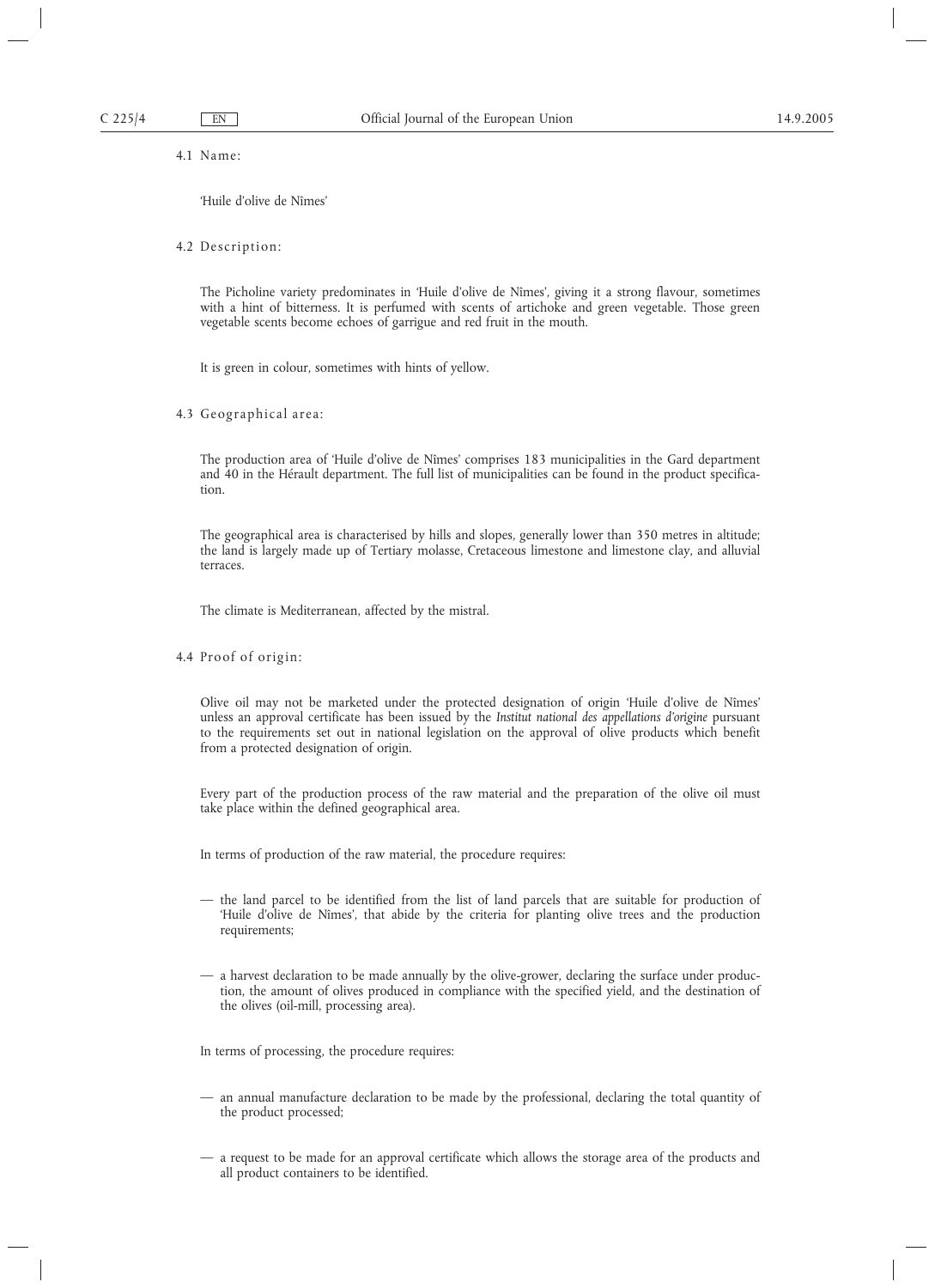The procedure is completed by a scientific analysis and taste test to ensure that the products are typical and of high quality.

In addition, each professional, once an approval certificate has been obtained, is obliged to make an annual stock declaration.

4.5 Method of production:

The olives must be produced and processed in the production area defined at point 4.3.

# *Varieties:*

The olive oil should be obtained from the Picholine, Négrette and Noirette olive varieties. Between them, these varieties should account for at least 85 % of the trees in the holdings' olive groves. The proportion of Picholine trees should be at least 70 % for all the holdings' olive groves. However, this proportion may be 60 % up to and including 2015.

The secondary varieties are Sauzen vert, Rougette, Olivastre, Broutignan, Cul blanc, Verdale de l'Hérault or Groussaldo, Aglandau, Amellau, Pigalle, Piquette, and the other longstanding local varieties present before the 1956 frost.

Within each olive grove, pollinating olive varieties may be planted provided that they are arranged in a coordinated way and do not exceed 5 % of the number of trees in the grove. Olives from these varieties may be used provided that the proportion does not exceed 5 % of the total mass of olives used.

#### *Management of the olive grove:*

Olive groves should be maintained either by planting crops or sowing grass which is mown every year. Every tree must have an area of at least 24 m<sup>2</sup> around it. There must be a distance of at least 4 metres between each tree.

Pruning must take place at least every two years.

While the olive trees are in leaf, the grove may be irrigated until the olives ripen.

Yield may not exceed 10 tonnes per hectare. If there are exceptional weather conditions, the yield for a specified harvest may be decreased or increased, provided that it does not exceed 12 tonnes of olives per hectare.

Only olives from trees which are at least five years old may be used for the production of oil.

#### *Harvesting:*

The start of the harvest is determined by a prefectoral decree following a proposal from INAO.

Oil is produced from olives harvested when ripe, when at least 25 % of the olives have gone from a clear green to yellow.

The olives are picked directly from the tree or harvested mechanically through vibration, beating, suction or any other method which does not damage the external appearance of the olives, which are then caught in nets or other receptacles underneath the tree. Products for causing abscission are prohibited.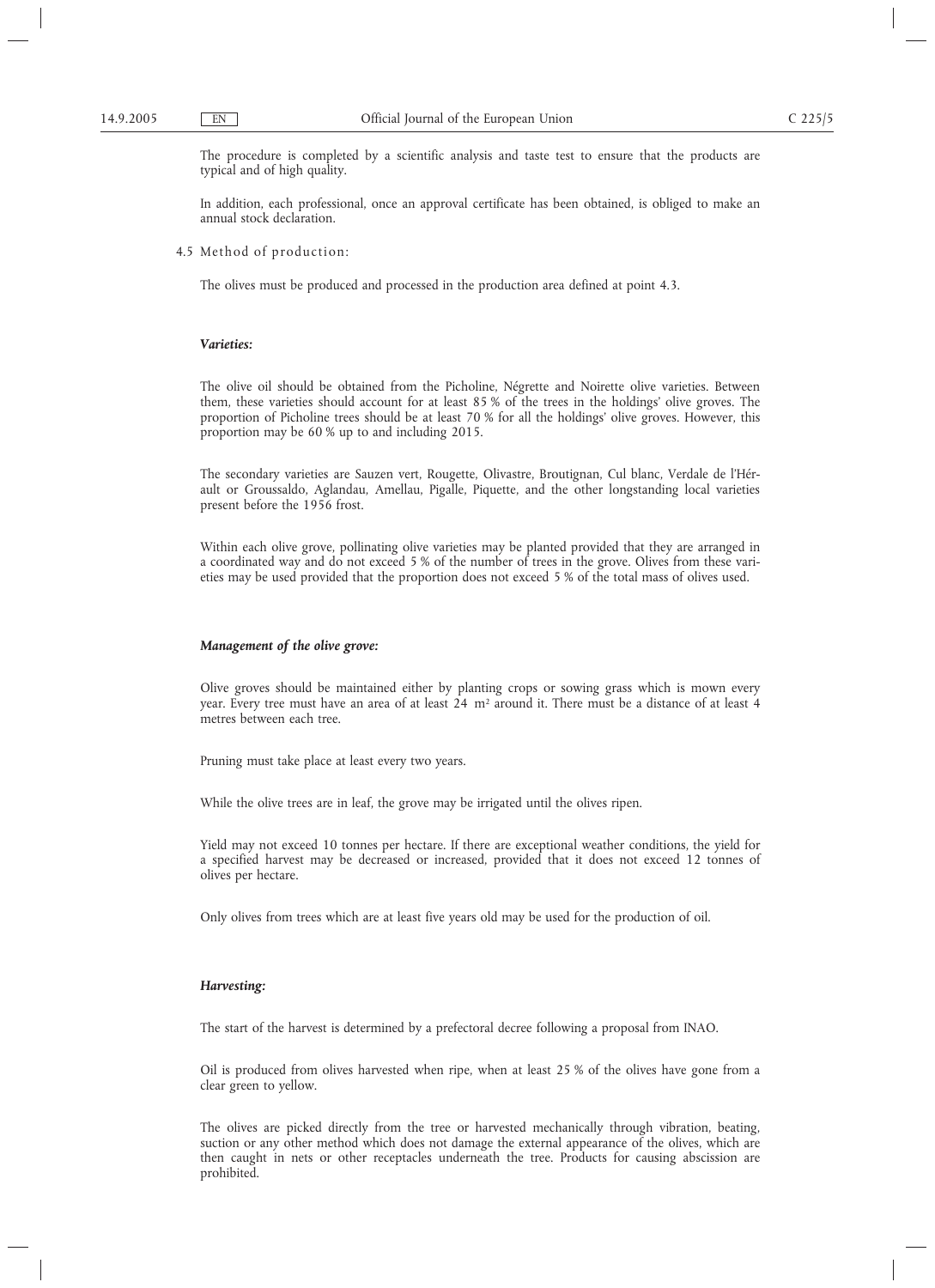Olives picked up from the ground must be kept separately from the olives that are suitable for use in PDO oil production.

The olives are stored and transported in crates or bins.

# *Processing requirements:*

Olives must be kept for no more than eight days from picking to use.

Different varieties of olive may be mixed before grinding, although the Picholine variety must account for at least 60 % of olives used.

Oil is extracted mechanically without heating the olive paste beyond a maximum of 30° C.

Washing, settling and decanting, centrifuging and filtering are permitted. Apart from water, adjuvants to facilitate oil extraction may not be used.

The free acidity content of the olive oil obtained, expressed as oleic acid, should not exceed 0,8 grammes per 100 grammes of oil.

 $4.6$  Link:

The combination of elements from the natural environment, history and human expertise make 'Huile d'olive de Nîmes' a unique and original product.

#### *Natural environment:*

The production area is characterised by hills and slopes, generally lower than 350 metres in altitude. The land is largely made up of Tertiary molasse, Cretaceous limestone and limestone clay, and alluvial terraces. The climate is Mediterranean with very dry summers and heavy rainfall in autumn. The region is affected by the mistral and can be subject to harsh winters.

# *History:*

The presence of olive trees since antiquity shows the close relationship between the Nîmes region and olive-growing.

Oil production is very ancient in this region where olive trees could be used to develop poor land and produce the only possible fat. The olive was introduced during the Greek occupation, then olivegrowing intensified when the Roman colonies took over. It reached its greatest extent in the 16th century.

In 1789, the olive oil produced in the Aramon sector was considered one of the best, and Nîmes was an important centre for selling the oil.

However, the area planted with olive trees diminished as vine-growing and oil imports increased.

The 19th century was marked by a decline in olive-growing as it suffered in competition with vines and imports of other fats. The decline continued until the Second World War when five years of conflict led to a renewed interest in olive oil production due to the shortage of imported oils and fats.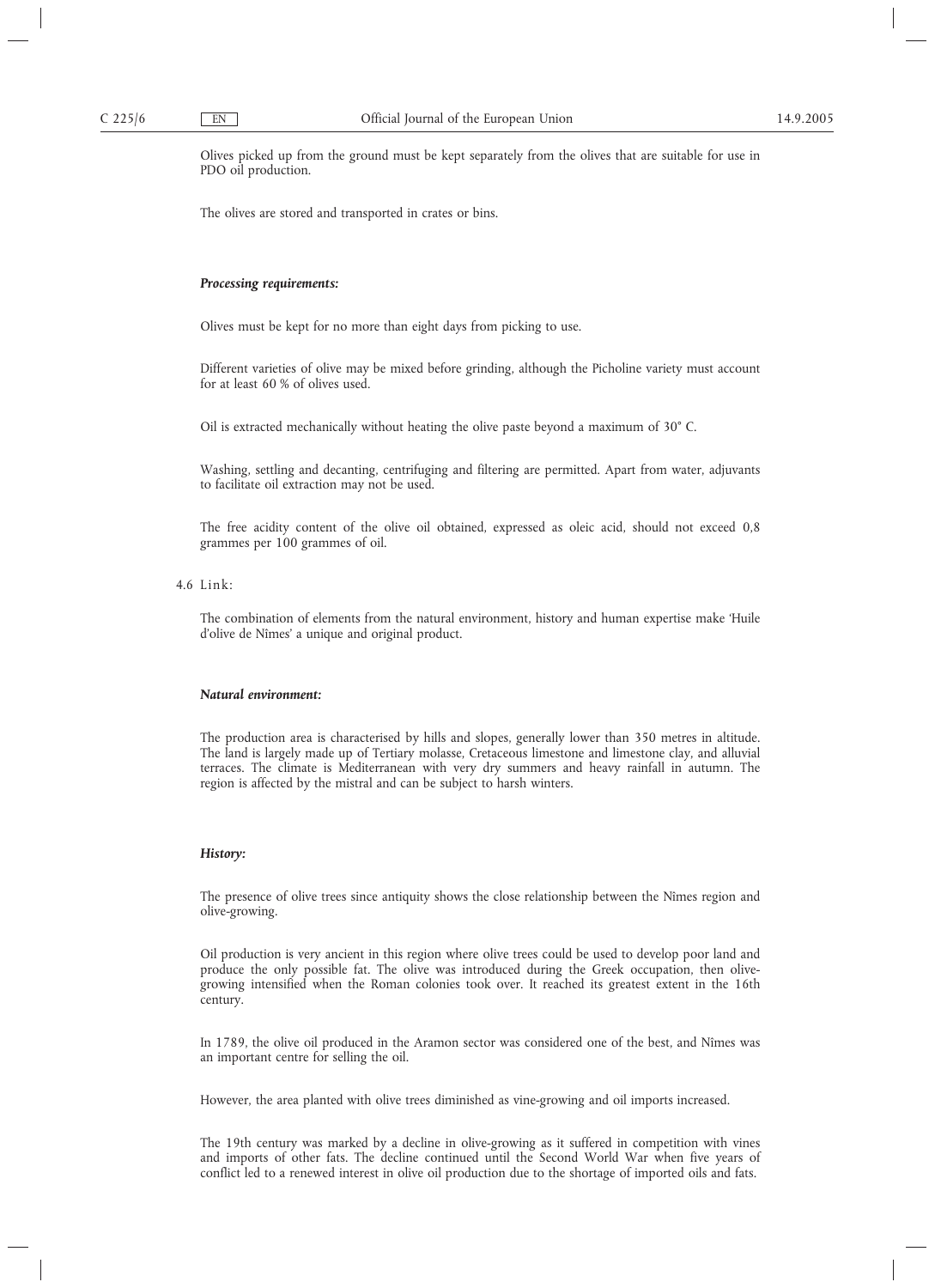The great frost of 1956 decimated olive groves in the Nîmes region.

Olive-growing has taken off again since the 1990s and production of 'Huile d'olive de Nîmes' is again making progress.

#### *Expertise:*

'Huile d'olive de Nîmes' is mainly produced from the Picholine variety, preferred due to its hardiness which allows it to adapt perfectly to the soil and climatic conditions. This variety demonstrates a certain resistance to the winter cold and its fruits resist the strong winds of autumn.

Picholine trees can be found mainly in the Nîmes basin, the cradle of the variety, while other local varieties can be found in the Cévennes foothills.

The wind meant that farmers kept olive trees relatively low which, in addition to giving them better wind resistance, also made it easier to harvest green olives for the table. Harvesting is mainly done by hand firstly because the dominant variety, Picholine, is used for two purposes (oil production and table olives) and is too resistant to vibration, and, secondly, due to the configuration of traditional olive groves (small area, presence of low walls, and often limited accessibility).

The suitability of the land for the Picholine variety in particular, and the quality of the resulting oil, have encouraged the relaunch and development of Nîmes olive production beyond the historic nucleus around Nîmes and Sommières.

4.7 Inspection body:

Name: I.N.A.O.

Address: 138, Champs Elysées, F-75008 Paris

As of 1 January 2005: 51 rue d'Anjou, F-75008 Paris

Name: D.G.C.C.R.F.

Address: 59, Bd V. Auriol, F-75703 Paris Cedex 13

4.8 Labelling:

In addition to the compulsory information provided for by legislation on labelling and the presentation of food products, PDO 'Huile d'olive de Nîmes' labels should include the following:

- the PDO name 'Huile d'olive de Nîmes';
- the words 'appellation d'origine contrôlée' or the letters 'AOC'. If the name of a holding or a brand appears on the label independently of the address, the PDO name is repeated between the words 'appellation' and 'contrôlée'.

These details must all be in the same visible area and on the same label.

They must be in visible, legible, indelible, sufficiently large print that clearly stands out from the rest of the information and illustrations on the label.

4.9 National requirements:

Decree on the protected designation of origin 'Huile d'olive de Nîmes'.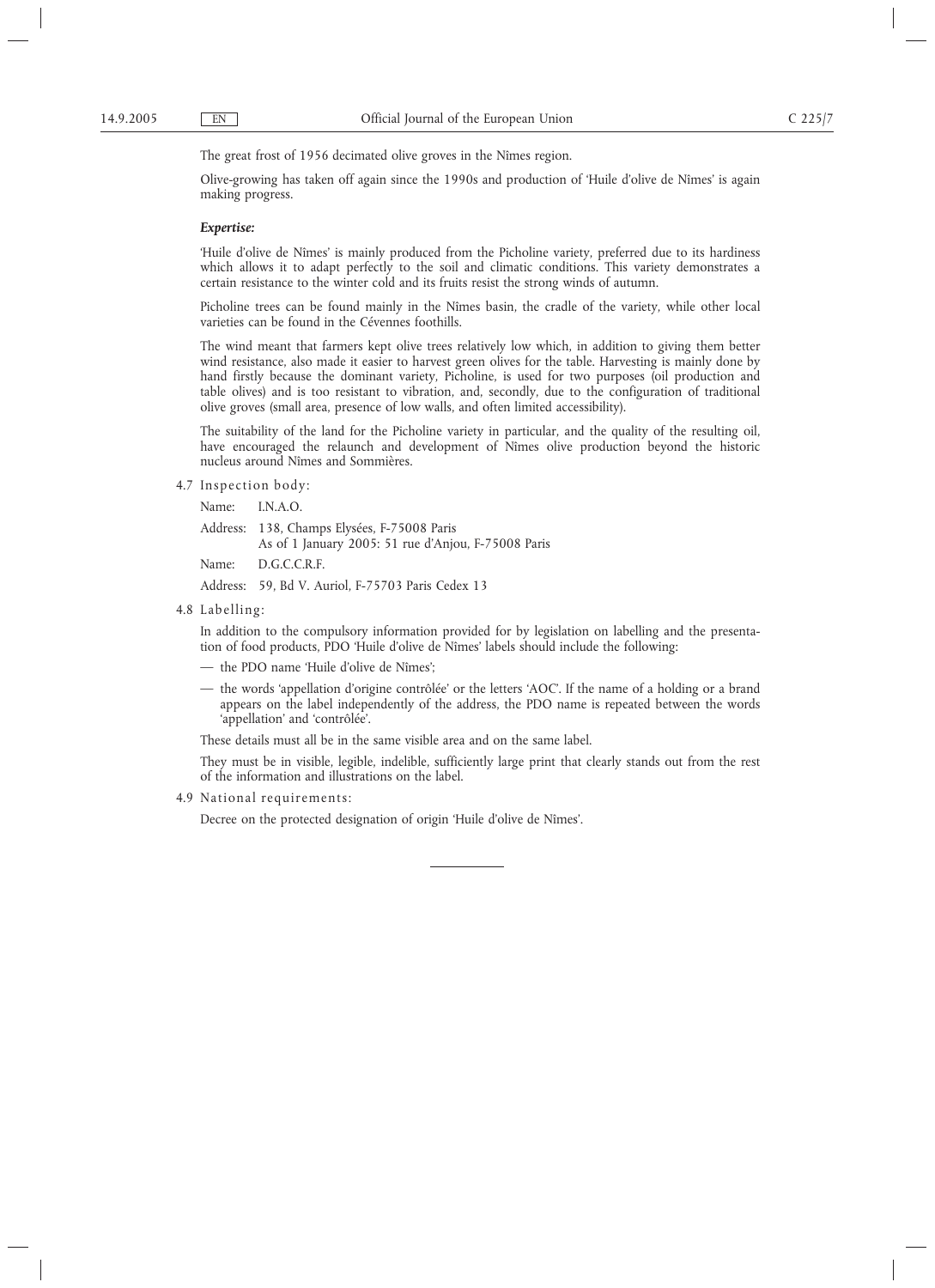#### **Information procedure — Technical rules**

#### (2005/C 225/04)

#### **(Text with EEA relevance)**

Directive 98/34/EC of the European Parliament and of the Council of 22 June 1998 laying down a procedure for the provision of information in the field of technical standards and regulations and of rules on Information Society services. (OJ L 204, 21.7.1998, p. 37; OJ L 217, 5.8.1998, p. 18).

#### Notifications of draft national technical rules received by the Commission

| Reference $(1)$ | Title                                                                                                                                                                                                                                                                                                                                                                                                                                | End of three-month<br>standstill period (2) |
|-----------------|--------------------------------------------------------------------------------------------------------------------------------------------------------------------------------------------------------------------------------------------------------------------------------------------------------------------------------------------------------------------------------------------------------------------------------------|---------------------------------------------|
| 2005/0410/D     | Draft General Order relating to the Test Firing Act [German designation: BeschV]                                                                                                                                                                                                                                                                                                                                                     | 25.11.2005                                  |
| 2005/0411/F     | Decree No $\dots$ of $\ldots$ (2005 on the protection of buildings against termites and other wood-eating insects<br>and to amend the Buildings and Dwellings Code                                                                                                                                                                                                                                                                   | 28.11.2005                                  |
| 2005/0412/F     | Decree on the implementation of Articles R. 112-2 to R. 112-6 of the Building and Dwellings Code                                                                                                                                                                                                                                                                                                                                     | 28.11.2005                                  |
| 2005/0413/P     | Second amendment of Decree-Law No 366-A/97, of 20 December, laying down the legal system for the<br>management of packaging and packaging waste                                                                                                                                                                                                                                                                                      | 28.11.2005                                  |
| 2005/0416/F     | Technical notes Pro Pharmacopoeia subject to public inquiry                                                                                                                                                                                                                                                                                                                                                                          | 30.11.2005                                  |
| 2005/0417/F     | Decision No 05-xxx of the Posts and Electronic Communications Regulatory Authority of xxx 2005 laying<br>down the technical conditions for use of the frequency band 3410-3600 MHz for fixed service point-to-<br>multipoint transmission links                                                                                                                                                                                      | 30.11.2005                                  |
| 2005/0418/F     | Decision No 05-xxx of the Electronic Communications and Posts Regulatory Authority of xxx 2005 laying<br>down the conditions for use of wireless access systems including radio local area networks in the 5 GHz<br>band<br>Decision No 05-xxx of the Electronic Communications and Posts Regulatory Authority of xxx 2005<br>assigning frequencies to wireless access systems including radio local area networks in the 5 GHz band | 30.11.2005                                  |
| 2005/0419/CZ    | Draft Decree of , amending Ministry of Industry and Trade Decree No 345/2002 Coll., specifying meters<br>for compulsory verification and meters subject to type approval                                                                                                                                                                                                                                                             | 1.12.2005                                   |

 $(1)$ 

 $(2)$ 

<sup>1</sup>) Year — registration number — Member State of origin.<br><sup>2</sup>) Period during which the draft may not be adopted.<br><sup>3</sup>) No standstill period since the Commission accepts the grounds of urgent adoption invoked by the notifyin ( (

No standstill period since the measure concerns technical specifications or other requirements or rules on services linked to fiscal or financial measures, pursuant to the third indent of the second paragraph of Article 1(11) of Directive 98/34/EC. 5) Information procedure closed.

 $(5)$ 

The Commission draws attention to the judgement delivered on 30 April 1996 in the 'CIA Security' case (C-194/94 — ECR I, p. 2201), in which the Court of Justice ruled that Articles 8 and 9 of Directive 98/34/EC (formerly 83/189/EEC) are to be interpreted as meaning that individuals may rely on them before national courts which must decline to apply a national technical regulation which has not been notified in accordance with the Directive.

This judgement confirms the Commission's communication of 1 October 1986 (OJ C 245, 1.10.1986, p. 4).

Accordingly, breach of the obligation to notify renders the technical regulations concerned inapplicable, and consequently unenforceable against individuals.

For more information on the notification procedure, please write to:

European Commission DG Enterprise and Industry, Unit C3 B–1049 Brussels e-mail: Dir83-189-Central@cec.eu.int

Also consult the website: http://europa.eu.int/comm/enterprise/tris/

If you require any further information on these notifications, please contact the national departments listed below: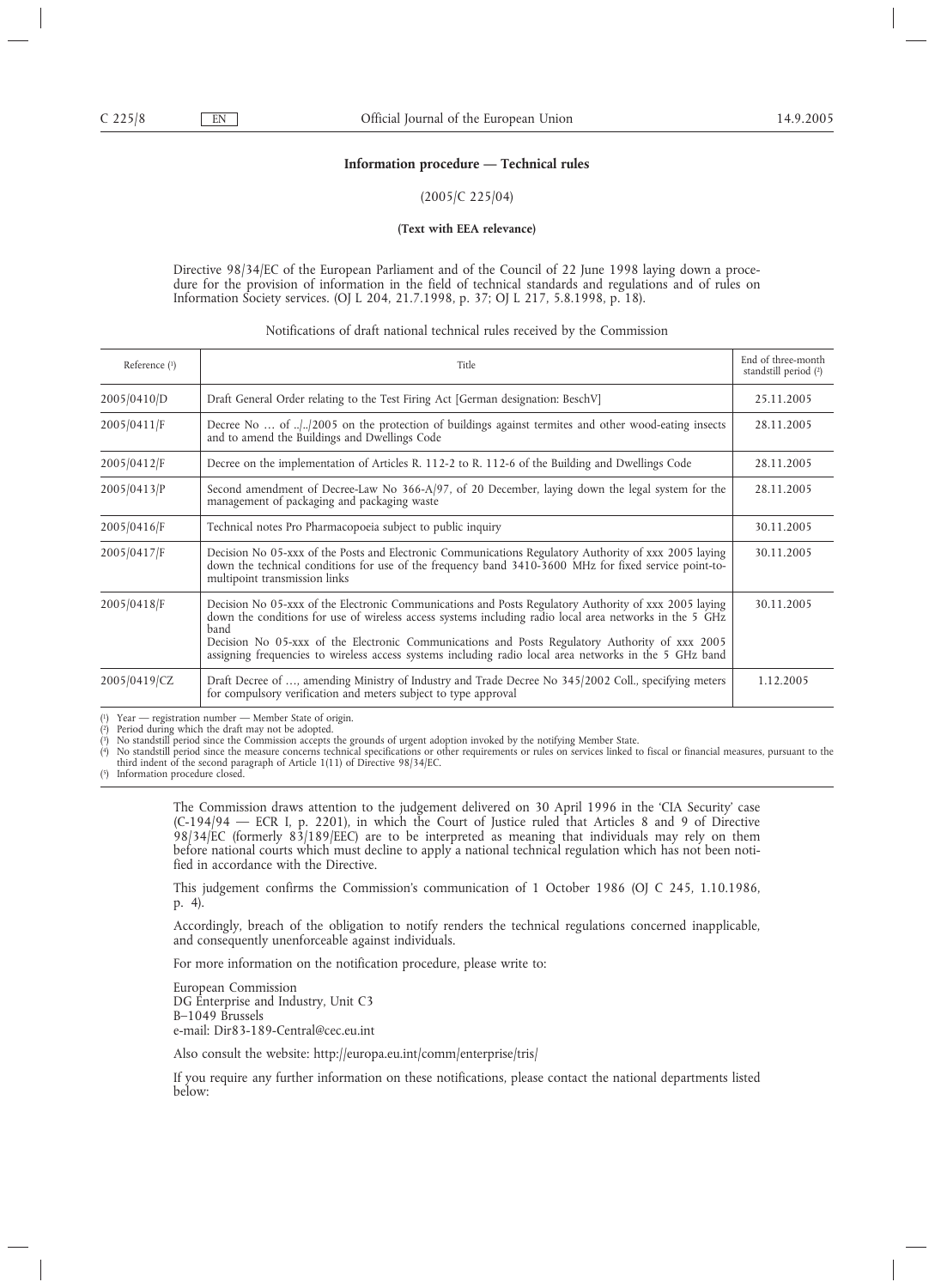#### **LIST OF NATIONAL DEPARTMENTS RESPONSIBLE FOR THE MANAGEMENT OF DIRECTIVE 98/34/EC**

# **BELGIUM**

*BELNotif Qualité et Sécurité SPF Economie, PME, Classes moyennes et Energie* NG III – 4ème étage boulevard du Roi Albert II / 16 B-1000 Bruxelles

Ms Pascaline Descamps Tel.: (32) 2 206 46 89 Fax: (32) 2 206 57 46 E-mail: pascaline.descamps@mineco.fgov.be paolo.caruso@mineco.fgov.be

General e-mail: belnotif@mineco.fgov.be

Website: http://www.mineco.fgov.be

# **CZECH REPUBLIC**

*Czech Office for Standards, Metrology and Testing* Gorazdova 24 P.O. BOX 49 CZ-128 01 Praha 2

Ms Helena Fofonková Tel.: (420) 224 907 125 Fax: (420) 224 907 122 E-mail: fofonkova@unmz.cz

General e-mail: eu9834@unmz.cz

Website: http://www.unmz.cz

# **DENMARK**

*Erhvervs- og Boligstyrelsen* Dahlerups Pakhus Langelinie Allé 17 DK-2100 Copenhagen Ø (or DK-2100 Copenhagen OE)

Tel.: (45) 35 46 66 89 (direct) Fax: (45) 35 46 62 03 E-mail: Ms Birgitte Spühler Hansen - bsh@ebst.dk

Mutual mailbox for notification messages - noti@ebst.dk

Website: http://www.ebst.dk/Notifikationer

#### **GERMANY**

*Bundesministerium für Wirtschaft und Arbeit Referat XA2* Scharnhorststr. 34 - 37 D-10115 Berlin

Ms Christina Jäckel Tel.: (49) 30 2014 6353 Fax: (49) 30 2014 5379 E-mail: infonorm@bmwa.bund.de

Website: http://www.bmwa.bund.de

# **ESTONIA**

*Ministry of Economic Affairs and Communications* Harju str. 11 EE-15072 Tallinn

Mr Karl Stern Tel.: (372) 6 256 405 Fax: (372) 6 313 660 E-mail: karl.stern@mkm.ee General e-mail: el.teavitamine@mkm.ee

# **GREECE**

*Ministry of Development General Secretariat of Industry* Mesogeion 119 GR-101 92 ATHENS Tel.: (30) 210 696 98 63 Fax: (30) 210 696 91 06

*ELOT* Acharnon 313 GR-111 45 ATHENS Tel.: (30) 210 212 03 01 Fax: (30) 210 228 62 19 E-mail: 83189in@elot.gr

Website: http://www.elot.gr

# **SPAIN**

*Ministerio de Asuntos Exteriores Secretaría de Estado de Asuntos Europeos Direccion General de Coordinacion del Mercado Interior y otras Políticas Comunitarias Subdireccion General de Asuntos Industriales, Energéticos, de Transportes y Comunicaciones y de Medio Ambiente* C/Padilla, 46, Planta 2<sup>a</sup>, Despacho: 6218 E-28006 MADRID

Mr Angel Silván Torregrosa Tel.: (34) 91 379 83 32

Ms Esther Pérez Peláez Technical Advisor E-mail: esther.perez@ue.mae.es Tel.: (34) 91 379 84 64 Fax: (34) 91 379 84 01

General e-mail: d83-189@ue.mae.es

# **FRANCE**

*Délégation interministérielle aux normes Direction générale de l'Industrie, des Technologies de l'information et des Postes (DiGITIP) Service des politiques d'innovation et de compétitivité (SPIC) Sous-direction de la normalisation, de la qualité et de la propriété industrielle (SQUALPI)* DiGITIP 5 12, rue Villiot F-75572 Paris Cedex 12

Ms Suzanne Piau Tel.: (33) 1 53 44 97 04 Fax: (33) 1 53 44 98 88 E-mail: suzanne.piau@industrie.gouv.fr

Ms Françoise Ouvrard Tel.: (33) 1 53 44 97 05 Fax: (33) 1 53 44 98 88 E-mail: francoise.ouvrard@industrie.gouv.fr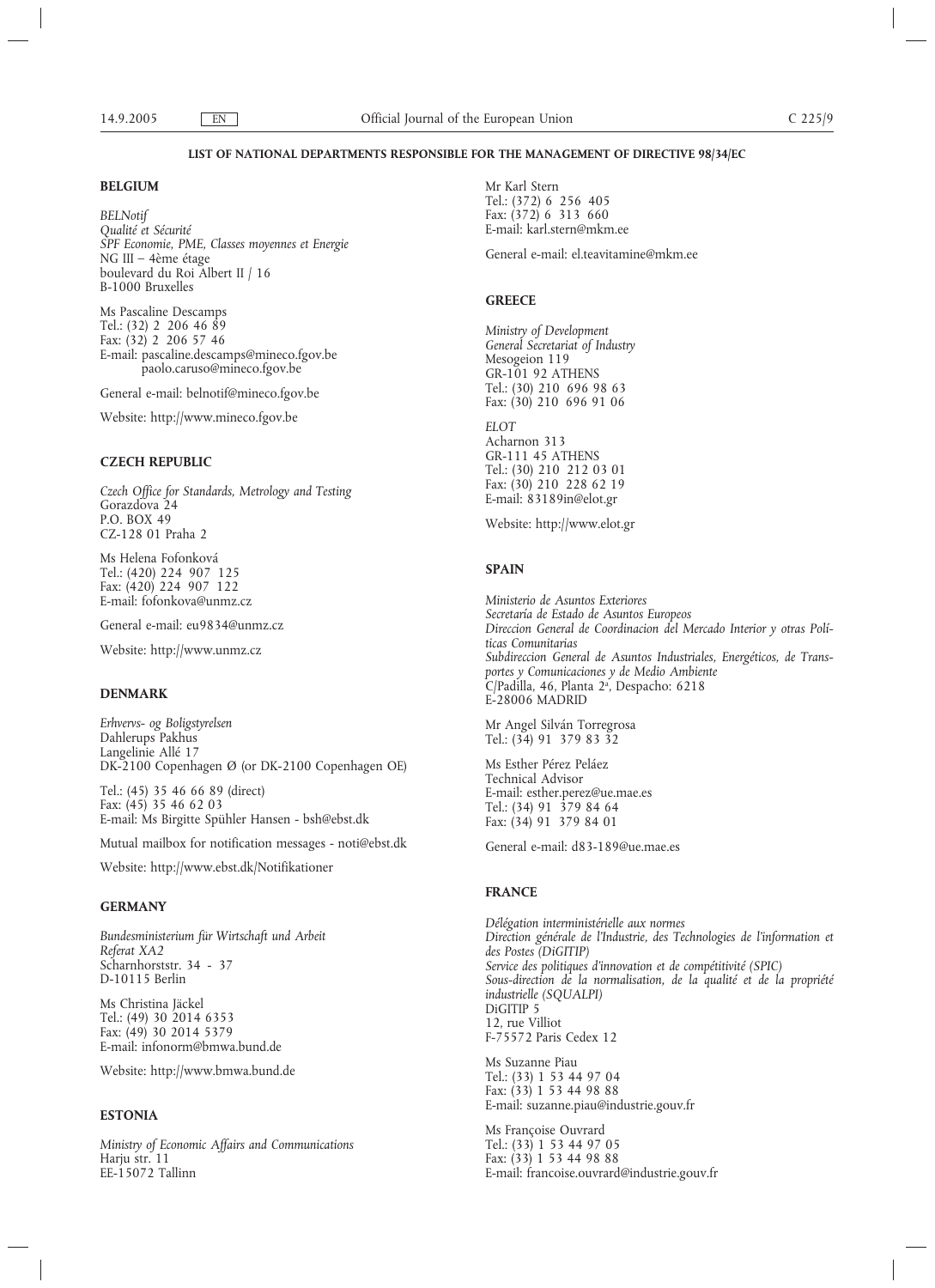#### **IRELAND**

*NSAI* Glasnevin Dublin 9 Ireland

Mr Tony Losty Tel.: (353) 1 807 38 80 Fax: (353) 1 807 38 38 E-mail: tony.losty@nsai.ie

Website: http://www.nsai.ie

#### **ITALY**

*Ministero delle attività produttive Dipartimento per le imprese Direzione Generale per lo sviluppo produttivo e la competitività Ufficio F1 - Ispettorato tecnico dell'industria* Via Molise 2 I-00187 Roma

Mr Vincenzo Correggia Tel.: (39) 06 47 05 22 05 Fax: (39) 06 47 88 78 05 E-mail: vincenzo.correggia@minindustria.it

Mr Enrico Castiglioni Tel.: (39) 06 47 05 26 69 Fax: (39) 06 47 88 77 48 E-mail: enrico.castiglioni@minindustria.it General e-mail: ucn98.34.italia@attivitaproduttive.gov.it

Website: http://www.minindustria.it

#### **CYPRUS**

*Cyprus Organization for the Promotion of Quality Ministry of Commerce, Industry and Tourism* 13, A. Araouzou street CY-1421 Nicosia

Tel.: (357) 22 409 313 or (357) 22 375 053 Fax: (357) 22 754 103

Mr Antonis Ioannou Tel.: (357) 22 409 409 Fax: (357) 22 754 103 E-mail: aioannou@cys.mcit.gov.cy

Ms Thea Andreou Tel.: (357) 22 409 404 Fax: (357) 22 754 103 E-mail: tandreou@cys.mcit.gov.cy

General e-mail: dir9834@cys.mcit.gov.cy

Website: http://www.cys.mcit.gov.cy

# **LATVIA**

Ministry of Economics of Republic of Latvia Trade Normative and SOLVIT Notification Division SOLVIT Coordination Centre 55, Brivibas Street LV-1519 Riga

Reinis Berzins Deputy Head of Trade Normative and SOLVIT Notification Division Tel.: (371) 7013230 Fax: (371) 7280882

Zanda Liekna Solvit Coordination Centre Tel.: (371) 7013236 Fax: (371) 7280882 E-mail: zanda.liekna@em.gov.lv

General e-mail: notification@em.gov.lv

# **LITHUANIA**

*Lithuanian Standards Board* T. Kosciuskos g. 30 LT-01100 Vilnius

Ms Daiva Lesickiene Tel.: (370) 5 2709347 Fax: (370) 5 2709367

E-mail: dir9834@lsd.lt

Website: http://www.lsd.lt

# **LUXEMBOURG**

*SEE - Service de l'Energie de l'Etat* 34, avenue de la Porte-Neuve B.P. 10 L-2010 Luxembourg

Mr J.P. Hoffmann Tel.: (352) 46 97 46 1 Fax: (352) 22 25 24

E-mail: see.direction@eg.etat.lu Website: http://www.see.lu

#### **HUNGARY**

*Hungarian Notification Centre – Ministry of Economy and Transport* Budapest Honvéd u. 13-15. H-1055

Mr Zsolt Fazekas E-mail: fazekaszs@gkm.hu Tel.: (36) 1 374 2873 Fax: (36) 1 473 1622 E-mail: notification@gkm.hu

Website: http://www.gkm.hu/dokk/main/gkm

# **MALTA**

*Malta Standards Authority* Level 2 Evans Building Merchants Street VLT 03 MT-Valletta

Tel.: (356) 2124 2420 Fax: (356) 2124 2406

Ms Lorna Cachia E-mail: lorna.cachia@msa.org.mt

General e-mail: notification@msa.org.mt

Website: http://www.msa.org.mt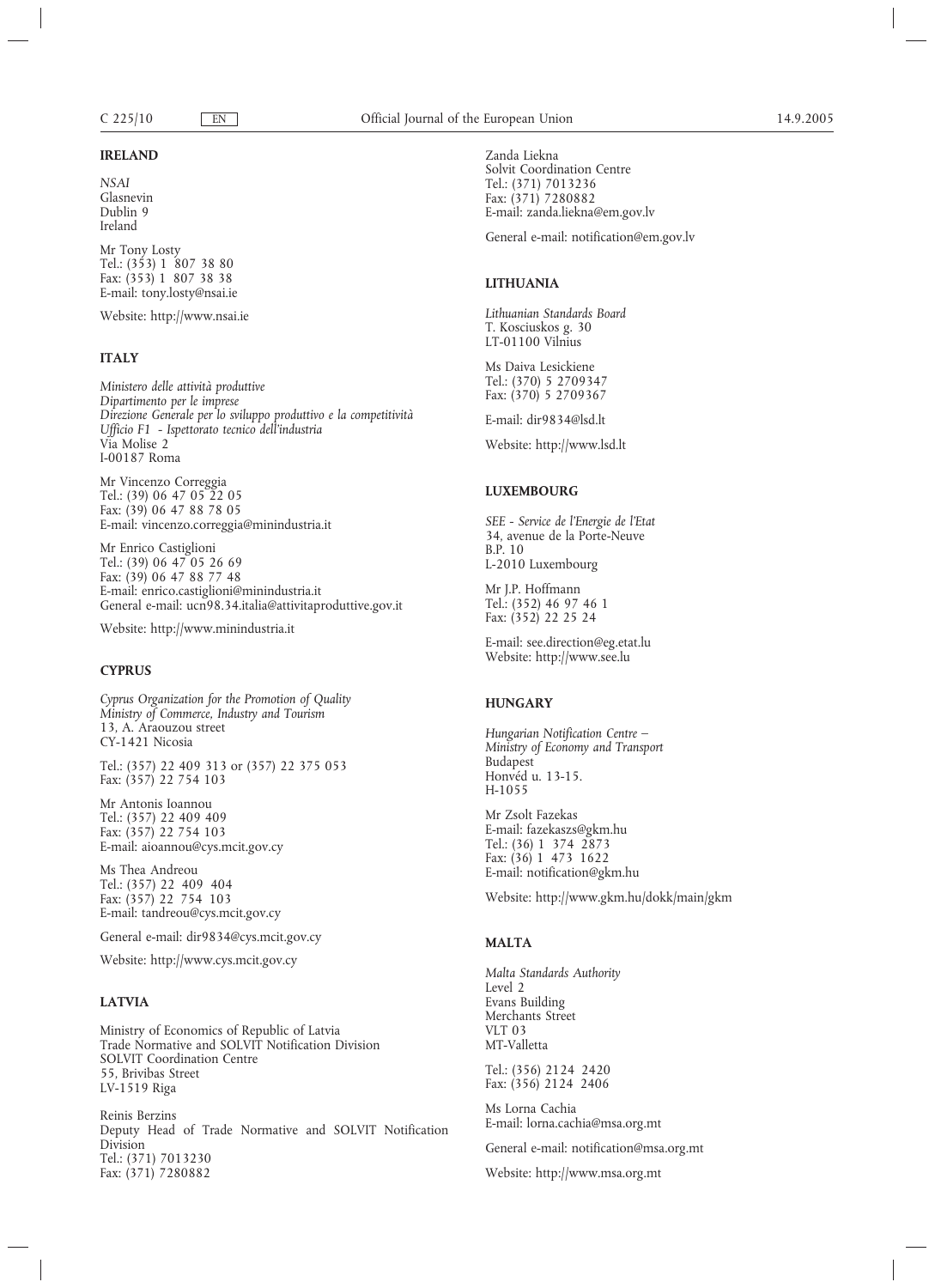# **NETHERLANDS**

*Ministerie van Financiën Belastingsdienst/Douane Noord Team bijzondere klantbehandeling Centrale Dienst voor In-en uitvoer* Engelse Kamp 2 Postbus 30003 9700 RD Groningen Nederland

Mr Ebel van der Heide Tel.: (31) 50 5 23 21 34

Ms Hennie Boekema Tel.: (31) 50 5 23 21 35

Ms Tineke Elzer Tel.: (31) 50 5 23 21 33 Fax: (31) 50 5 23 21 59

General e-mail: Enquiry.Point@tiscali-business.nl Enquiry.Point2@tiscali-business.nl

#### **AUSTRIA**

*Bundesministerium für Wirtschaft und Arbeit* Abteilung C2/1 Stubenring 1 A-1010 Wien

Ms Brigitte Wikgolm Tel.: (43) 1 711 00 58 96 Fax: (43) 1 715 96 51 or (43) 1 712 06 80 E-mail: not9834@bmwa.gv.at

Website: http://www.bmwa.gv.at

#### **POLAND**

Ministry of Economy and Labour Department for European and Multilateral Relations Plac Trzech Krzyży 3/5 PL-00-507 Warszawa

Ms Barbara Nieciak Tel.: (48) 22 693 54 07 Fax: (48) 22 693 40 28 E-mail: barnie@mg.gov.pl

Ms Agata Gągor Tel.: (48) 22 693 56 90

General e-mail: notyfikacja@mg.gov.pl

# **PORTUGAL**

*Instituto Portugês da Qualidade* Rua Antonio Gião, 2 P-2829-513 Caparica

Ms Cândida Pires Tel.: (351) 21 294 82 36 or 81 00 Fax: (351) 21 294 82 23 E-mail: c.pires@mail.ipq.pt

General e-mail: not9834@mail.ipq.pt

Website: http://www.ipq.pt

#### **SLOVENIA**

*SIST – Slovenian Institute for Standardization Contact point for 98/34/EC and WTO-TBT Enquiry Point* Šmartinska 140 SLO-1000 Ljubljana

Tel.: (386) 1 478 3041 Fax: (386) 1 478 3098 E-mail: contact@sist.si

Ms Vesna Stražišar

# **SLOVAKIA**

Ms Kvetoslava Steinlova Director of the Department of European Integration, Office of Standards, Metrology and Testing of the Slovak Republic Stefanovicova 3 SK-814 39 Bratislava

Tel.: (421) 2 5249 3521 Fax: (421) 2 5249 1050 E-mail: steinlova@normoff.gov.sk

# **FINLAND**

*Kauppa-ja teollisuusministeriö (Ministry of Trade and Industry)*

Visitor address: Aleksanterinkatu 4 FIN-00171 Helsinki and Katakatu 3 FIN-00120 Helsinki

Postal address: PO Box 32 FIN-00023 Government

Mr Tuomas Mikkola Tel.: (358) 9 5786 32 65 Fax: (358) 9 1606 46 22 E-mail: tuomas.mikkola@ktm.fi

Ms Katri Amper General e-mail: maaraykset.tekniset@ktm.fi

Website: http://www.ktm.fi

#### **SWEDEN**

*Kommerskollegium (National Board of Trade)* Box 6803 Drottninggatan 89  $S - 11386$  Stockholm

Ms Kerstin Carlsson Tel.: (46) 86 90 48 82 or (46) 86 90 48 00 Fax: (46) 86 90 48 40 or (46) 83 06 759 E-mail: kerstin.carlsson@kommers.se

General e-mail: 9834@kommers.se

Website: http://www.kommers.se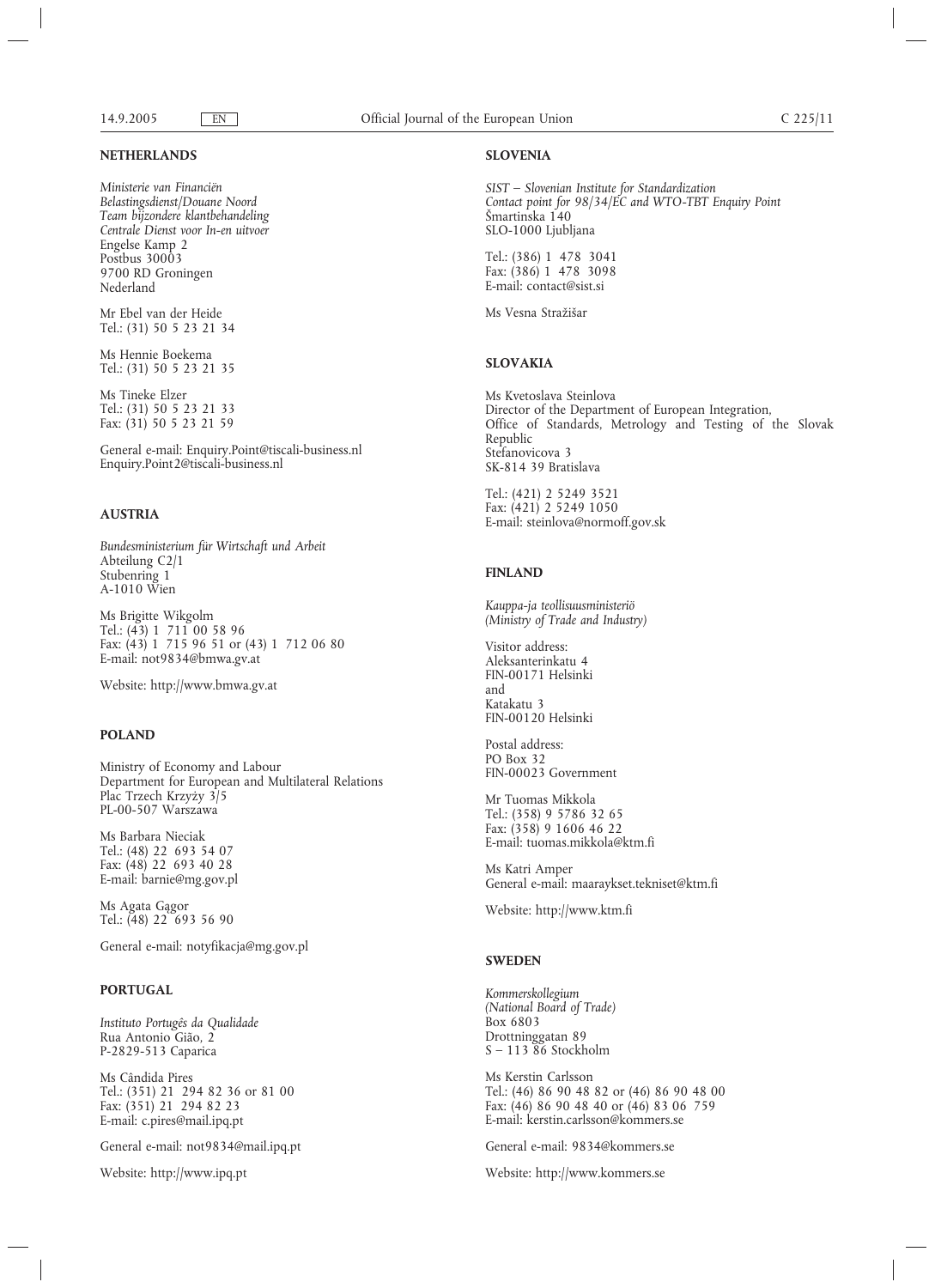#### **UNITED KINGDOM**

*Department of Trade and Industry Standards and Technical Regulations Directorate 2* 151 Buckingham Palace Road London SW1 W 9SS United Kingdom Mr Philip Plumb Tel.: (44) 2072151488 Fax: (44) 2072151529

E-mail: philip.plumb@dti.gsi.gov.uk

General e-mail: 9834@dti.gsi.gov.uk

Website: http://www.dti.gov.uk/strd

# **EFTA - ESA**

*EFTA Surveillance Authority* Rue Belliard 35 B-1040 Bruxelles

Ms Adinda Batsleer Tel.: (32) 2 286 18 61 Fax: (32) 2 286 18 00 E-mail: aba@eftasurv.int

Ms Tuija Ristiluoma Tel.: (32) 2 286 18 71 Fax: (32) 2 286 18 00 E-mail: tri@eftasurv.int

General e-mail: DRAFTTECHREGESA@eftasurv.int

Website: http://www.eftasurv.int

*EFTA Goods Unit EFTA Secretariat* Rue Joseph II 12-16 B-1000 Bruxelles

Ms Kathleen Byrne Tel.: (32) 2 286 17 49 Fax: (32) 2 286 17 42 E-mail: kathleen.byrne@efta.int

General e-mail: DRAFTTECHREGEFTA@efta.int

Website: http://www.efta.int

# **TURKEY**

*Undersecretariat of Foreign Trade General Directorate of Standardisation for Foreign Trade* Inönü Bulvari nº 36 06510 Emek - Ankara

Mr Mehmet Comert Tel.: (90) 312 212 58 98 Fax: (90) 312 212 87 68 E-mail: comertm@dtm.gov.tr

Website: http://www.dtm.gov.tr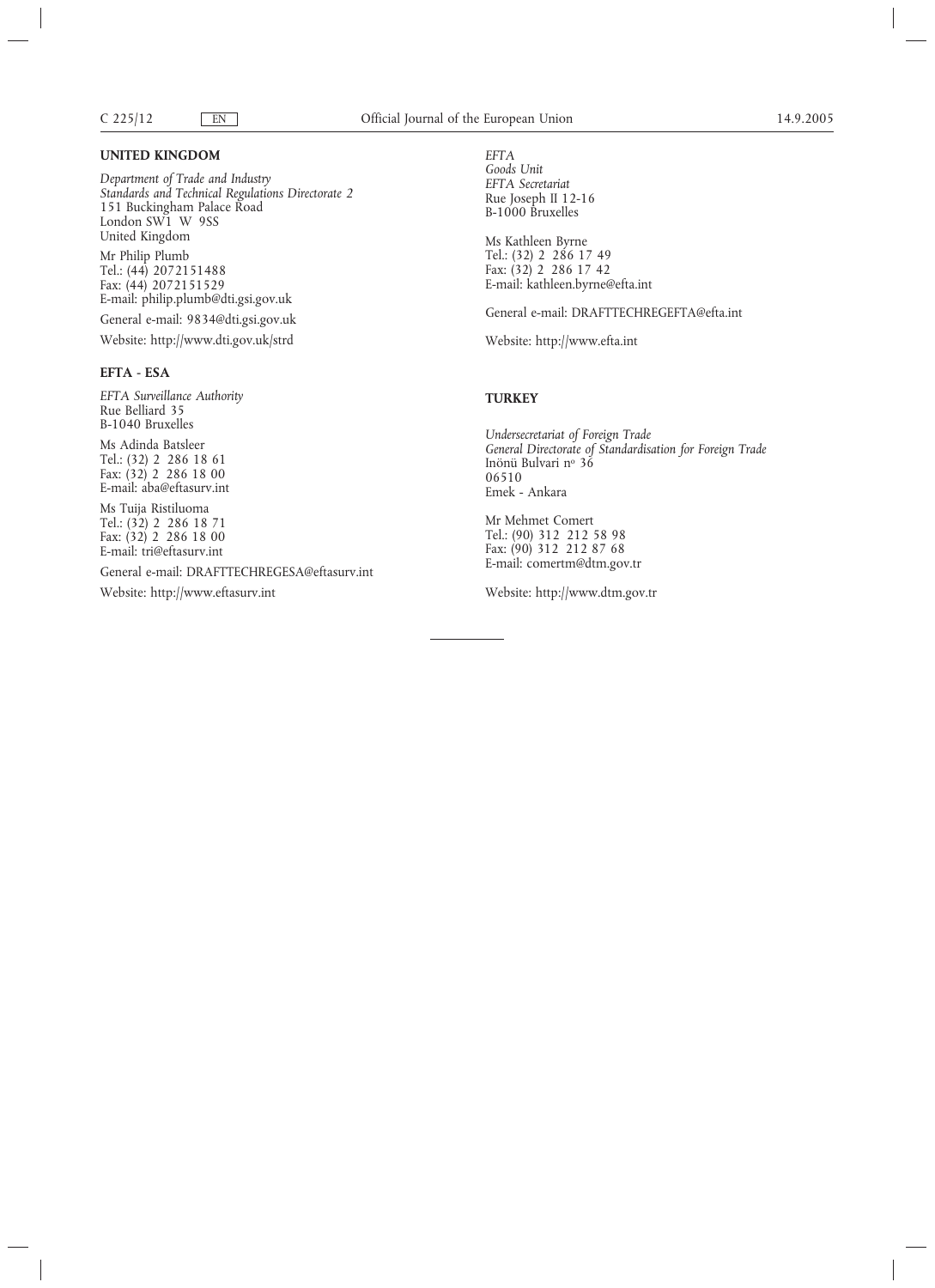# **Commission notice pursuant to Article 4(1)(a) of Council Regulation (EEC) No 2408/92**

# **Imposition of a public service obligation in respect of scheduled air services within Italy**

# (2005/C 225/05)

#### **(Text with EEA relevance)**

Pursuant to Article 4(1)(a) of Council Regulation (EEC) No 2408/92 of 23 July 1992 on access for Community air carriers to intra-Community air routes, the Italian Government, in accordance with Article 52(35) of Law No 448 of 28 December 2001, has decided to impose s public service obligation in respect of scheduled air services operated on the following route:

#### 1. **Route**

Crotone-Rome-Milan and vice versa.

- 1.1. By virtue of Article 9 of Council Regulation (EEC) No 95/93 of 18 January 1993 on common rules for the allocation of slots at Community airports, as amended by Commission Regulation (EC) No 793/2004, the competent authorities may reserve certain slots for the performance of services under the arrangements specified in this notice.
- 1.2. With a view to meeting the objectives being pursued through the imposition of the public service obligation, ENAC will check that accepting carriers have the appropriate structure and that they meet the minimum requirements for access to the service.

#### 2 **The public service obligation in question is as follows:**

2.1 *Minimum frequency*

At least two outward and two return flights per day all year round on the route in question.

The entire capacity of each aircraft must be offered for sale under the PSO terms with no quotas. At the intermediate airport of Rome on the Rome-Milan leg, and at Milan airport on the Milan-Rome leg, seats which have not been reserved for the entire Crotone-Milan and Milan-Crotone journey may be sold at the market rate. To this end, open-rate bookings must be accepted no more than ten hours prior to the aircraft's departure from Crotone airport on the Crotone-Rome-Milan route and from Milan airport on the Milan-Rome-Crotone route.

2.2. *Timetables*

On the Crotone-Rome-Milan route:

- 1 flight departing between 06.45 and 07.45
- 1 flight departing between 14.30 and 15.30

Except in cases of *force majeure*, departure for Milan must occur within 60 minutes of arrival in Rome.

On the Milan-Rome-Crotone route:

- 1 flight departing between 10.30 and 11.30
- 1 flight departing between 18.30 and 19.30

Except in cases of *force majeure*, departure for Crotone must occur within 60 minutes of arrival in Rome.

2.3. *Type of aircraft used*

The aircraft used must provide a minimum capacity of 90 places all year round on the Crotone-Rome-Milan service and on the Milan-Rome-Crotone service.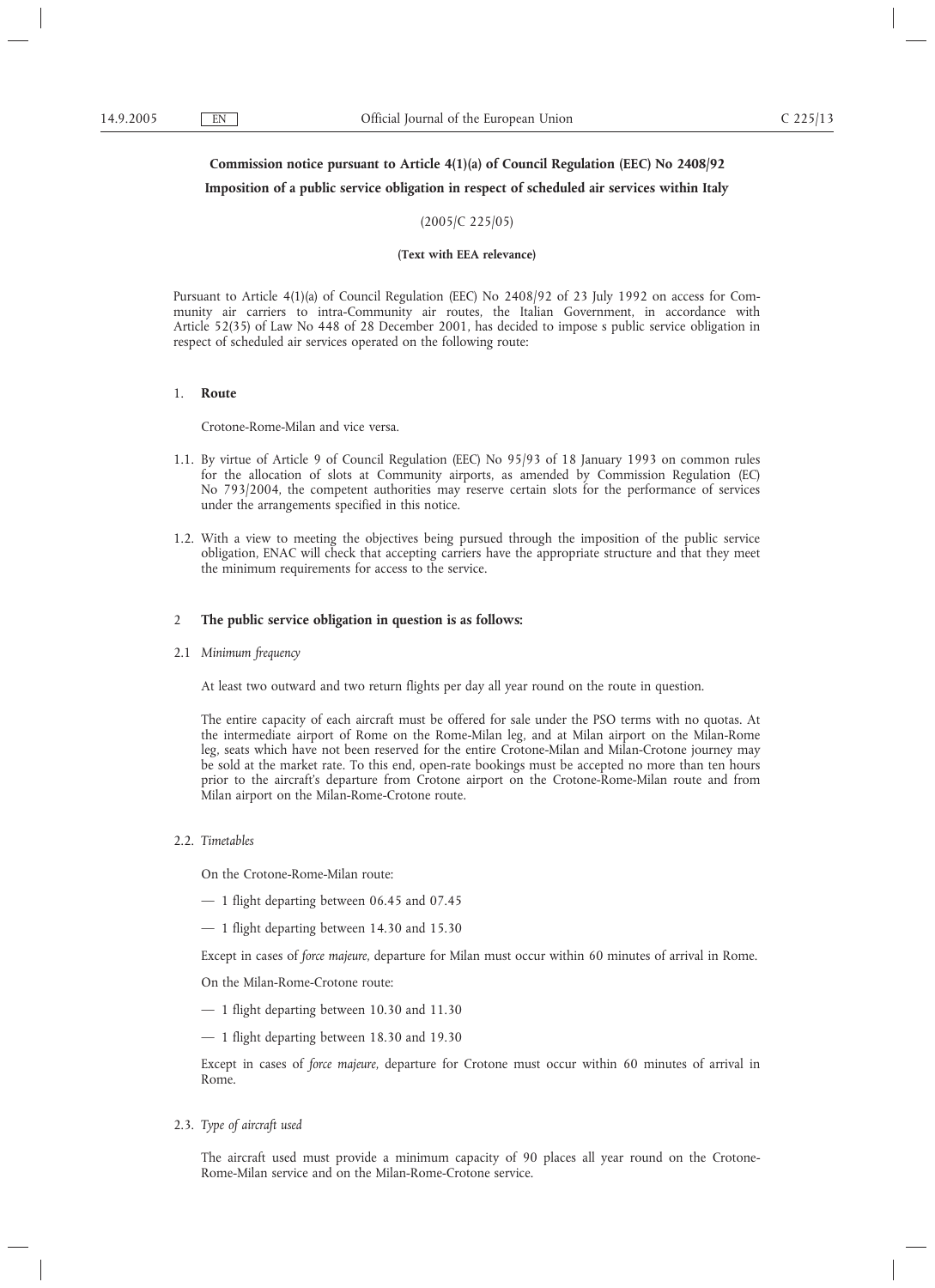#### 2.4. *Capacity*

The minimum daily capacity provided all year round must be 180 places on the Crotone-Rome-Milan service and 180 places on the Milan-Rome-Crotone service.

#### 2.5. *Fares*

- (a) The maximum fares to be applied on each route are as follows:
	- Crotone-Rome: EUR 66,00
	- Crotone-Milan (via Rome ): EUR 94,00
	- Milan-Crotone (via Rome): EUR 94,00
	- Rome-Crotone: EUR 66,00

All the above fares are net of VAT, airport taxes and charges; no form of surcharge may be levied.

At least one form of ticket distribution and sale must be provided which is entirely free of charge and places no additional economic burden on passengers.

All passengers travelling on the Crotone-Rome, Crotone-Milan, Milan-Crotone and Rome-Crotone routes are entitled to the fares described above. Only passengers using the Rome-Milan and Milan-Rome routes are subject to payment of tickets at the market rate.

- (b) Every year the competent authorities will adjust the maximum fares in accordance with the rate of inflation of the previous year calculated on the basis of the ISTAT/FOI general index of consumer prices. Adjustments will be notified to all carriers operating the services in question, and to the European Commission for publication in the *Official Journal of the European Union*.
- (c) If the average recorded in each half-year of the euro/US dollar exchange rate and/or the cost of aviation spirit changes by more than 5 %, fares must be adjusted in proportion to the change recorded and in proportion to the share of flight costs represented by fuel.

Any fare adjustments will be carried out every six months by the Ministry of Infrastructure and Transport on the basis of a review performed by ENAC. Any adjustment will enter into force as of the next half-year.

Adjustments will be notified to all carriers operating the services in question, and to the European Commission for publication in the *Official Journal of the European Union*.

2.6. *Continuity of service*

For the purpose of guaranteeing the continuation, regular execution and punctuality of the service, the carriers which accept the public service obligation must:

- provide a performance security for the correct execution and continuation of the service. The security amounting to at least EUR 2 million must be guaranteed by an insurance surety payable to ENAC (*Ente Nazionale dell'Aviazione Civile*), which will use the payment to ensure the continuation of the services concerned.
- carry out at least 98 % of the flights scheduled in any year, with the number of cancellations for reasons directly attributable to the carrier, excluding cases of *force majeure*, limited to a maximum 2 %;
- pay the regulatory body a penalty of EUR 3 000 for every flight cancelled over the 2 % limit. The sums received as penalties will be allocated to the territorial continuity heading of the Crotone municipal budget. The penalties must be paid on top of the sums paid to passengers under current legislation as denied boarding compensation (DBC).
- undertake to provide the service for at least 12 consecutive months.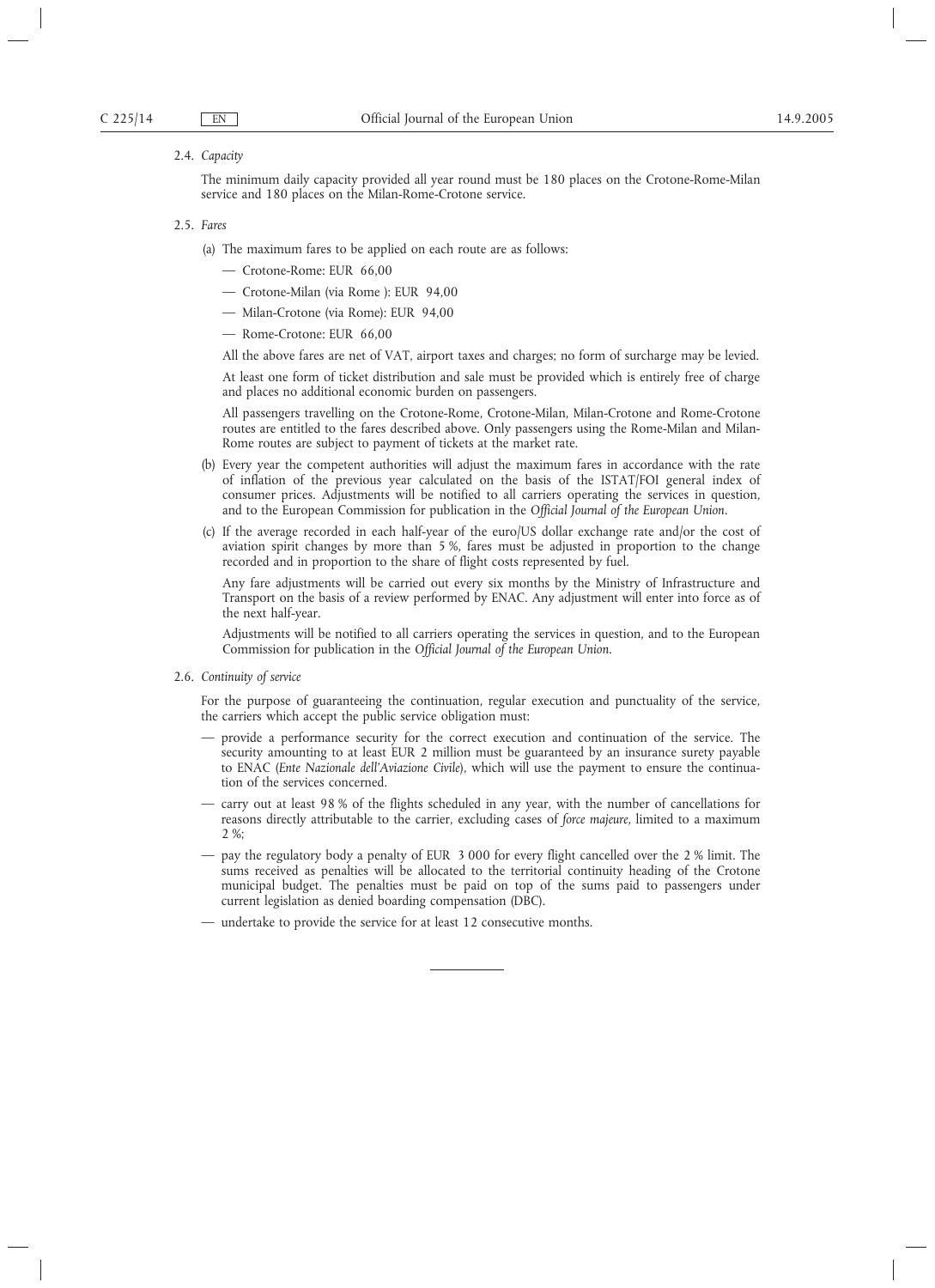# **Imposition of a public service obligation pursuant to Council Regulation (EEC) No 2408/92 for scheduled air services within Germany**

# (2005/C 225/06)

#### **(Text with EEA relevance)**

- 1. Pursuant to Article 4(1)(a) of Council Regulation (EEC) No 2408/92 of 23 July 1992 on access for Community air carriers to intra-Community air routes, the German Government has decided to impose a public service obligation in respect of scheduled air services on the Rostock-Laage — Munich and Rostock-Laage — Cologne/Bonn routes with effect from 1 January 2006.
- 2. The public service obligation is as follows:
	- 2.1. *Frequency, flight times and slots*

A regular air service providing two round trips to Munich and at least one round trip to Cologne/ Bonn daily from Monday to Friday must be provided. Arrival times in Munich should be before 08.00 and at approximately 17.30; return flights to Rostock-Laage should depart before 9.00 and at approximately 18.30. The round trip from/to Cologne/Bonn should operate between 11.00 and 15.00. This requirement applies throughout the year, although a limited service can be provided between Christmas and the New Year. One daily round trip on each route is sufficient on Sundays and public holidays.

An application for the corresponding slots has been made to the competent authority in accordance with Article 9(1) of Council Regulation (EEC) No 95/93 of 18 January 1993.

2.2. *Capacity*

Aircraft having at least 30 passenger seats must be used for the flights involved.

2.3. *Aircraft types*

The aircraft type used should have a turboprop or jet engine and a pressurised cabin. Flights must be carried out in accordance with instrument flight rules.

2.4. *Fares*

The maximum basic fare for a single flight may not exceed EUR 250 (final consumer price) from Rostock-Laage to Munich and EUR 200 (final consumer price) from Rostock-Laage to Cologne/ Bonn.

2.5 *Reservations*

It should be possible to book flights via at least one international reservation system (CRS) and on the Internet.

2.6 *Continuity of air services*

The number of flights cancelled for reasons that can be directly attributed to the air carrier may not exceed 2 % of the planned annual number of flights.

3. The attention of Community air carriers is drawn to the following: if on 1 December 2005 no air carrier has submitted to the Ministry of Economic Affairs of Mecklenburg-Western Pomerania written proof of commencement of scheduled air services with effect from 1 January 2006 in accordance with the public service obligation imposed and without requesting compensation, Germany will, under the procedure laid down in Article 4(1)(d) of the abovementioned Regulation, limit access on one or both routes to a single air carrier and put out the right to operate such services from 1 January 2006 to public tender.